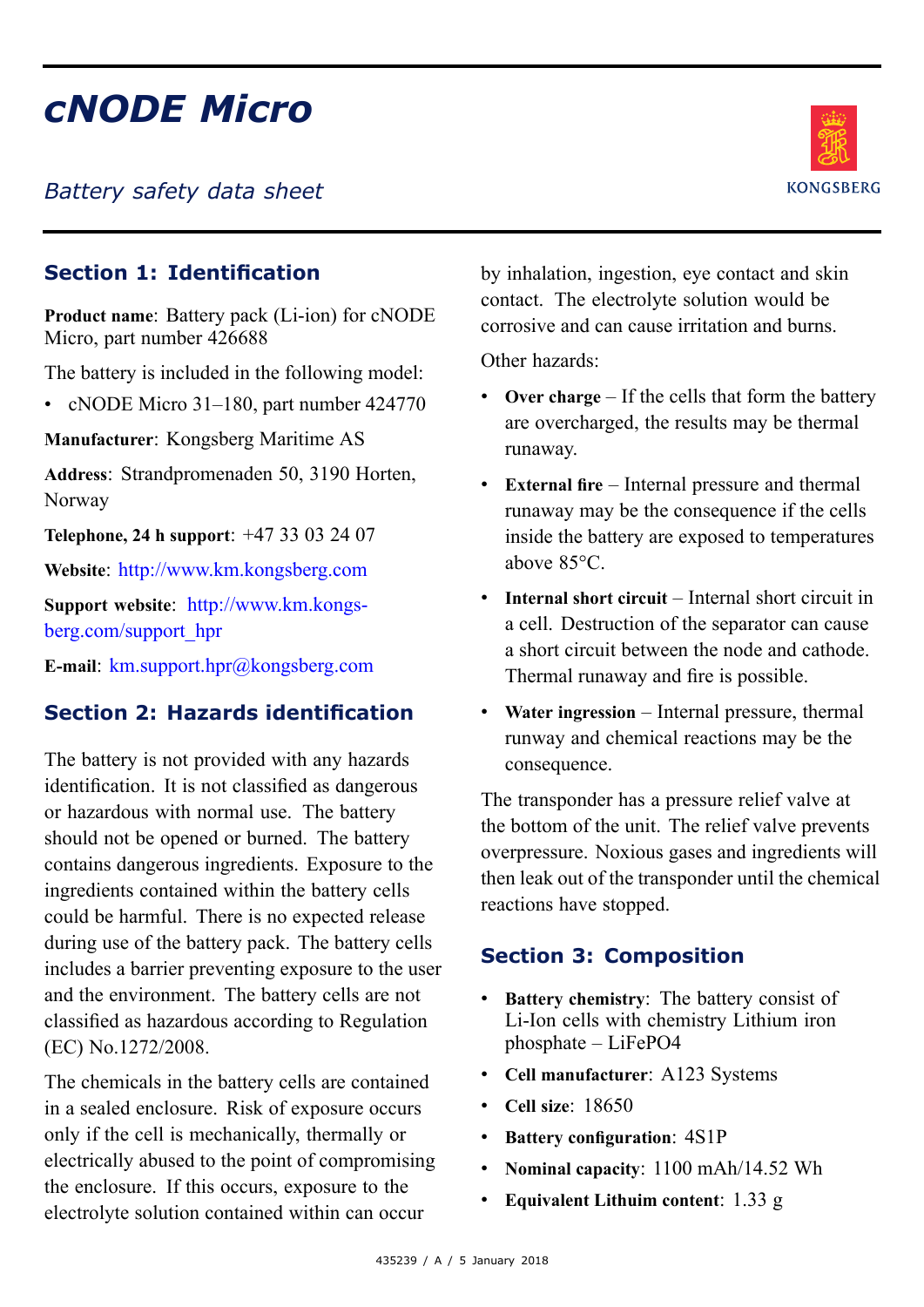#### •**Certification**: UN 38.3

Note

*For additional information about these cells, see the safety data sheet provided by the cell manufacturer.*

#### **Section 4: First aid measures**

The battery will release toxic fumes if burned or exposed to fire. If subjected to gas from <sup>a</sup> burning transponder or battery, remove source of contamination or move victim to fresh air. In all cases, seek immediate medical attention.

| Inhalation:   | Remove from<br>exposure, rest and                                                                                                              |
|---------------|------------------------------------------------------------------------------------------------------------------------------------------------|
|               | keep warm.                                                                                                                                     |
| Skin contact: | Wash off skin<br>thoroughly with water<br>and soap for at least<br>15 minutes. Remove<br>contaminated clothing<br>and wash it before<br>reuse. |
| Eye contact:  | Irrigate thoroughly<br>with water for at least<br>15 minutes.                                                                                  |
| Ingestion:    | Wash out mouth<br>thoroughly with water<br>and give plenty of<br>water to drink.                                                               |

# **Section 5: Firefighting measures**

The transponder in which the battery pack is used is designed with an overpressure vent to the internal battery pack. Nonflammable material are used. In case of fire, move transponder from fire area if you can do it without risk. Extreme mechanical, thermal or electrical abuse to the transponder may result in ruptured seal, and expose the battery. The individual cells in the

battery pack contain flammable liquid electrolyte that may vent, ignite and produce sparks when subjected to high temperatures ( $> 150$  °C (302) °F)), when damaged or abused. A burning battery can ignite other batteries in close proximity. Suitable extinguishing media are dry chemical, CO2, water spray or regular foam. Cool down the battery/transponder with copious amounts of cold water.

The interaction with water or water vapor and exposed lithium hexafluorophosphate (Li PF6) may result in the generation of hydrogen and hydrogen fluoride (HF) gas. Contact with battery electrolyte may be irritating to skin, eyes and mucous membranes. Fire will produce irritating, corrosive and/or toxic gases. Fumes may cause dizziness or suffocation. Wear positive pressure self-contained breathing apparatus (SCBA).

#### **Section 6: Accidental release measures**

During normal operation, accidental release measures are not applicable. Extreme mechanical, thermal or electrical abuse to the transponder in which the battery is used may result in ruptured seal and exposure. As an immediate precautionary measure, isolate spill or leak area for at least 25 meters (75 feet) in all directions. Keep unauthorized personnel away. Stay upwind. Keep out of low areas. Ventilate closed areas before entering. Wear adequate personal protective equipment. Prevent material from contaminating soil and from entering sewers or waterways. Stop the leak if safe to do so. Contain the spilled liquid with dry sand or earth. Clean up spills immediately. Absorb spilled material with an inert absorbent (dry sand or earth). Scoop contaminated absorbent into an acceptable waste container. Collect all contaminated absorbent and dispose of according to relevant regulations. Scrub the area with detergent and water; collect all contaminated wash water for proper disposal.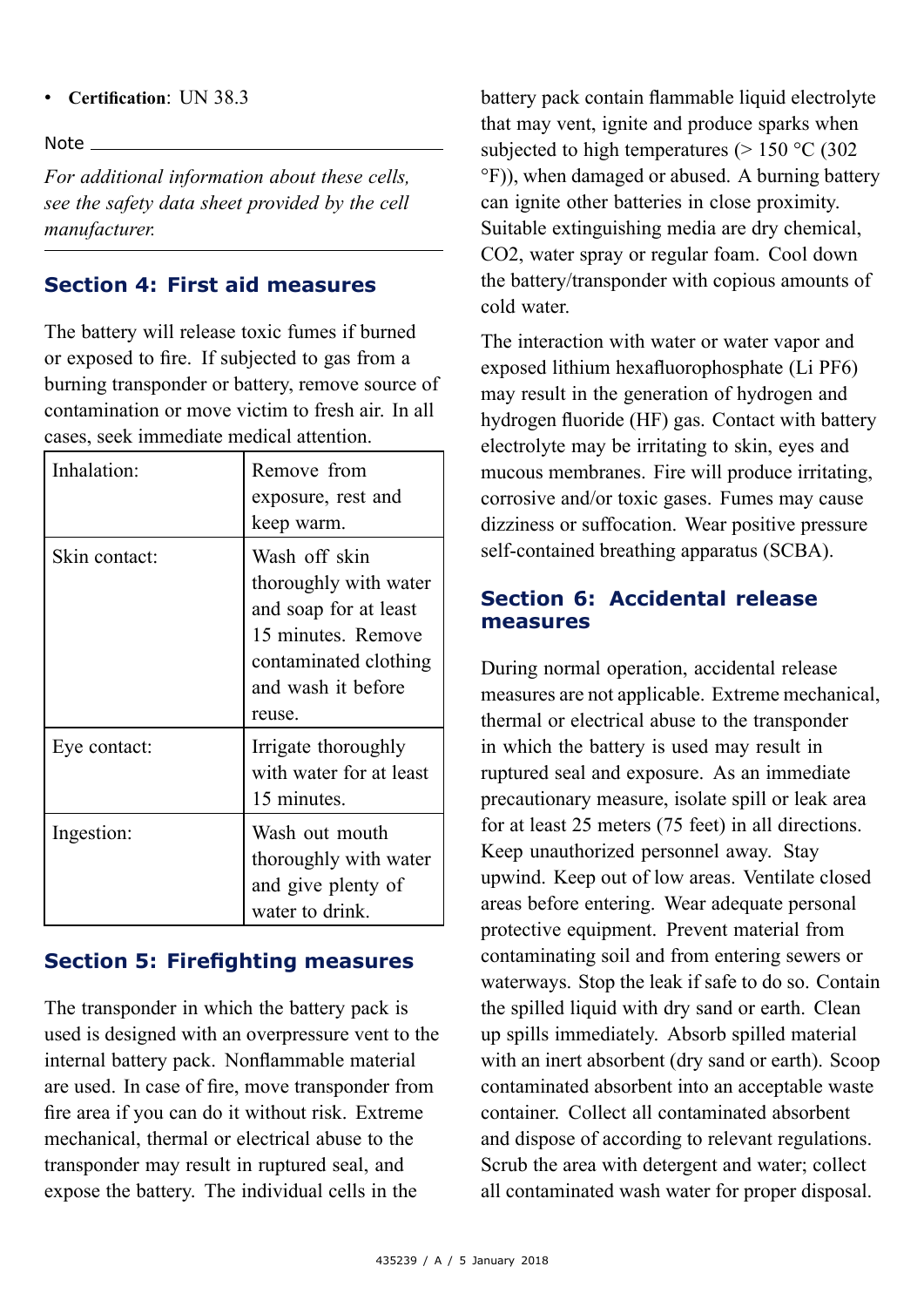# **Section 7: Handling and storage**

Do not open, dissemble, crush or burn the battery. Do not expose the battery to temperatures outside the range of -30°C to 70°C. Store the battery in <sup>a</sup> dry location. To minimize any adverse affects on battery performance it is recommended that it is kept at room temperature  $(25^{\circ}C + 5^{\circ}C)$ . Elevated temperatures can result in shortened life.

For long term storage the transponders should be fully charged and recharged every 6 months. If transponders are left to deplete completely, it might be impossible to charge them again.

#### **Section 8: Exposure control and personal protection**

Airborne exposures to hazardous substances are not expected when the battery is used for its intended purpose. No protection (respirator, skin and/or eye) are then required. If the battery is damaged, and you are exposed to the chemicals inside it, proper personal protection is required.

Personal protective equipment for damaged battery should include chemical resistant gloves and safety glasses. Use positive pressure self–contained breathing apparatus (SCBA) if batteries or transponders are involved in <sup>a</sup> fire.

#### **Section 9: Physical and chemical properties**

The battery is solid with <sup>a</sup> firm and hard appearance. No chemicals are exposed during normal use and transportation. For more information about the individual battery cells, observe the manufacturer's safety data sheet.

# **Section 10: Stability and reactivity**

The battery is stable. No specific handling requirements apply. Avoid exposing the battery to fire or temperatures above 80°C. Do not disassemble, crush, short or install the battery

with incorrect polarity. Avoid mechanical or electrical abuse. Do not immerse in seawater or other high conductivity liquids. The battery may release toxic fumes if burned or exposed to fire. Breaching of the individual cell enclosure may lead to generation of hazardous fumes which may include extremely hazardous HF (hydrofluoric acid).

#### **Section 11: Toxicological information**

Acute oral, dermal and inhalation toxicity data are not available for this battery. Risk of irritation occurs only if the battery is abused to the point of breaking the container and opening it to reveal the individual cells. Risk of irritation occurs only if an individual cell is mechanically, thermally or electrically abused to the point of compromising the enclosure. If this occurs, irritation to the skin, eyes and respiratory tract may occur.

#### **Section 12: Ecological information**

Provided that the battery pack is disposed of according to local regulations and/or law, it will not have any environmental impact.

#### **Section 13: Disposal considerations**

Dispose of in accordance with local, state and federal laws and regulations for batteries.

#### **Section 14: Transport information**

Required battery state for transportation is 30% or less remaining capacity to comply with regulations.

• Shipment of transponder

Each transponder unit is transported as <sup>a</sup> closed and sealed unit, and shall not be opened by unauthorized personnel. As <sup>a</sup> single unit containing <sup>a</sup> battery with less than 100 Wh capacity, the transportation is made according to